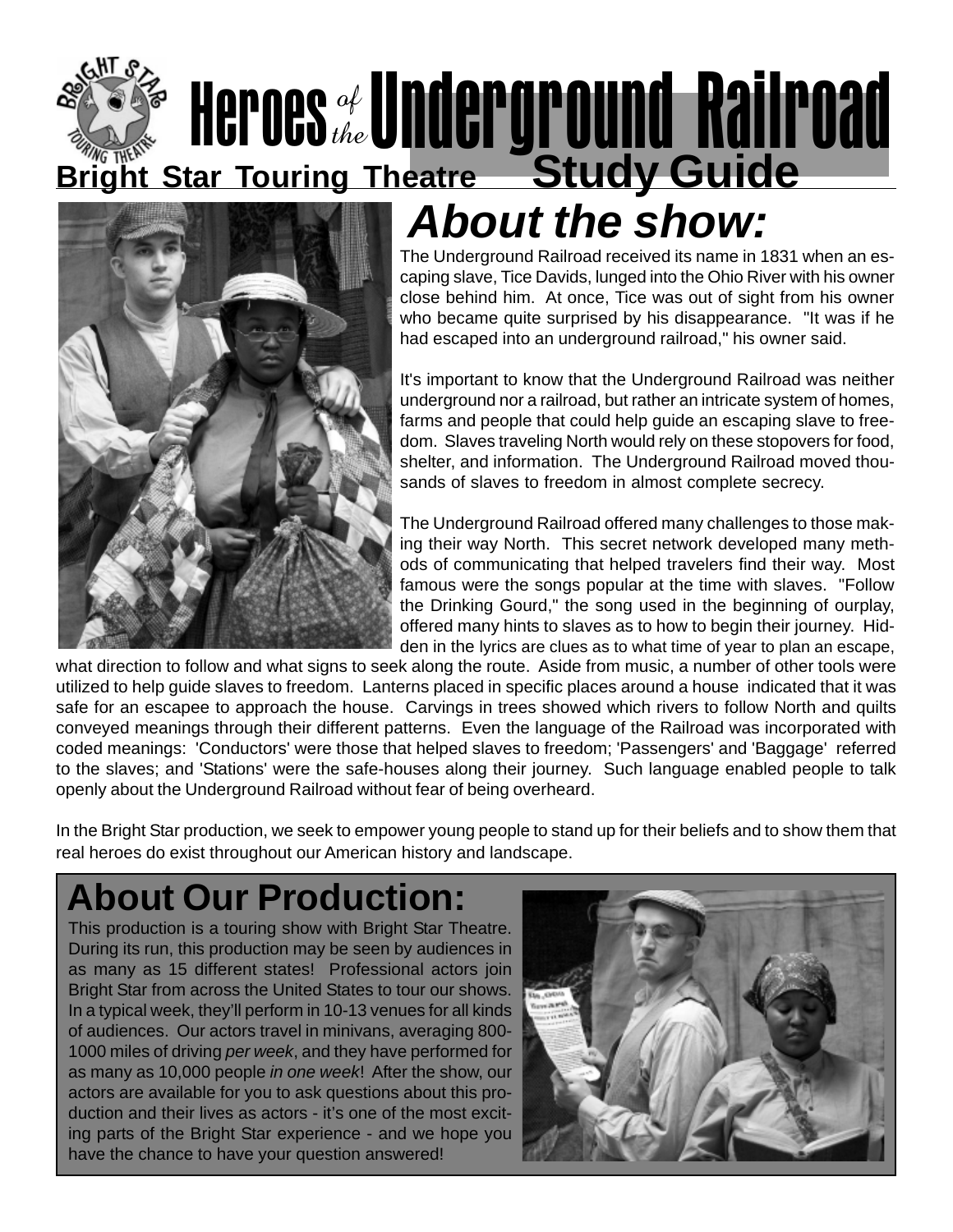### Words to Know:

Theatre is a form of storytelling that has been entertaining people for thousands of years. Theatre has its own kind of language. Here are some terms that actors, directors, and other "theatre people" use all the time!

**Audition:** A hopeful actor will either read, sing or dance (or sometimes all three!) in order for the director to decide which actor she wants to cast in a particular role.

**Director:** The director reads the script, and tells the actors where they should go and what they should do. Each director has a different way of telling a story from every other director, and this means that each play will be unique from every other play!

**Set:** All of the scenery on the stage is part of what is called the "set." It helps to paint a picture of where the story takes place, so it is easier for the audience to follow the play. For Heroes of the Underground Railroad, our actors use a backdrop, which is the colorful painted background.

**Costumes:** All of the clothes that are worn onstage by the actors are costumes. The hats, the coats, and even the shirts and shoes are all part of the costumes!

**Props:** Anything that an actor carries during the show is a prop. Can you remember any of the props used by the actors in this play?

**Rehearsal:** Once the cast of the play is set, everyone on the show needs to practice to get ready for the show. This can take weeks, and that gives time for the sets and costumes to be built, and for the actors to learn their lines.

**Actors:** These are the people that you see on stage. They each have a character to play, and they spend a long time rehearsing before they perform. They have to learn where they should walk, when they should talk, and how their characters should act. It's a lot of work!

### and of course -

**Audience:** Perhaps the most important element in the show! The audience consists of the people who watch the play. You were our audience for Heroes of the Underground Railroad!

# Seeing the Play:

Attending the theatre is very different than going to the movies or watching television. For one thing, the actors are real people who can hear and see everything that's happening in the audience. It's important to know a few rules before seeing a play:

 $\bigstar$  Please be quiet and respectful during the performance so that those around you can hear what's happening.

 $\bigstar$  If something's funny, it's okay to laugh!

 $\bigstar$  If you like the play, be sure to clap at the end.

What else can you add to the list?

### Timeline:

1619: First Africans arrive in Jamestown, Virginia.

1660: Slavery becomes officially recognized in America.

1776: The United States Consitution declares that "all men are created equal" but this does not extend to those men considered slaves.

1777: Vermont becomes the first state to outlaw slavery.

**1808:** Congress bans the importation of slaves stolen from a federal arsenal.

1820-21: Missouri Compromise allows Missouri to enter as a slave state and Maine as a free state.

1831: William Garrison begins publishing the Abolitionist paper The Liberator.

1831: Nat Turner launches his slave revolt in Virginia. 1852: Uncle Tom's Cabin is published by Harriet Beecher Stowe.

1857: US Supreme Court hears the Dred Scott Case. 1858: Abraham Lincoln is nominated for president.

1859: John Brown fails in his attempt to launch a slave rebellion in Virginia with weapons.

1861: The Civil War begins in Charleston, South Carolina.

1863: The Emancipation Proclamation frees all slaves in the Confederacy.

1865: The Thirteenth Amendment to the US Consititution, which outlaws slavery, is ratified by Congress.

1865: The Civil War ends at Appomattox Court House, Virginia.

1870: The Fifteenth Amendment is passed, which allows all citizens the right to vote regardless of race.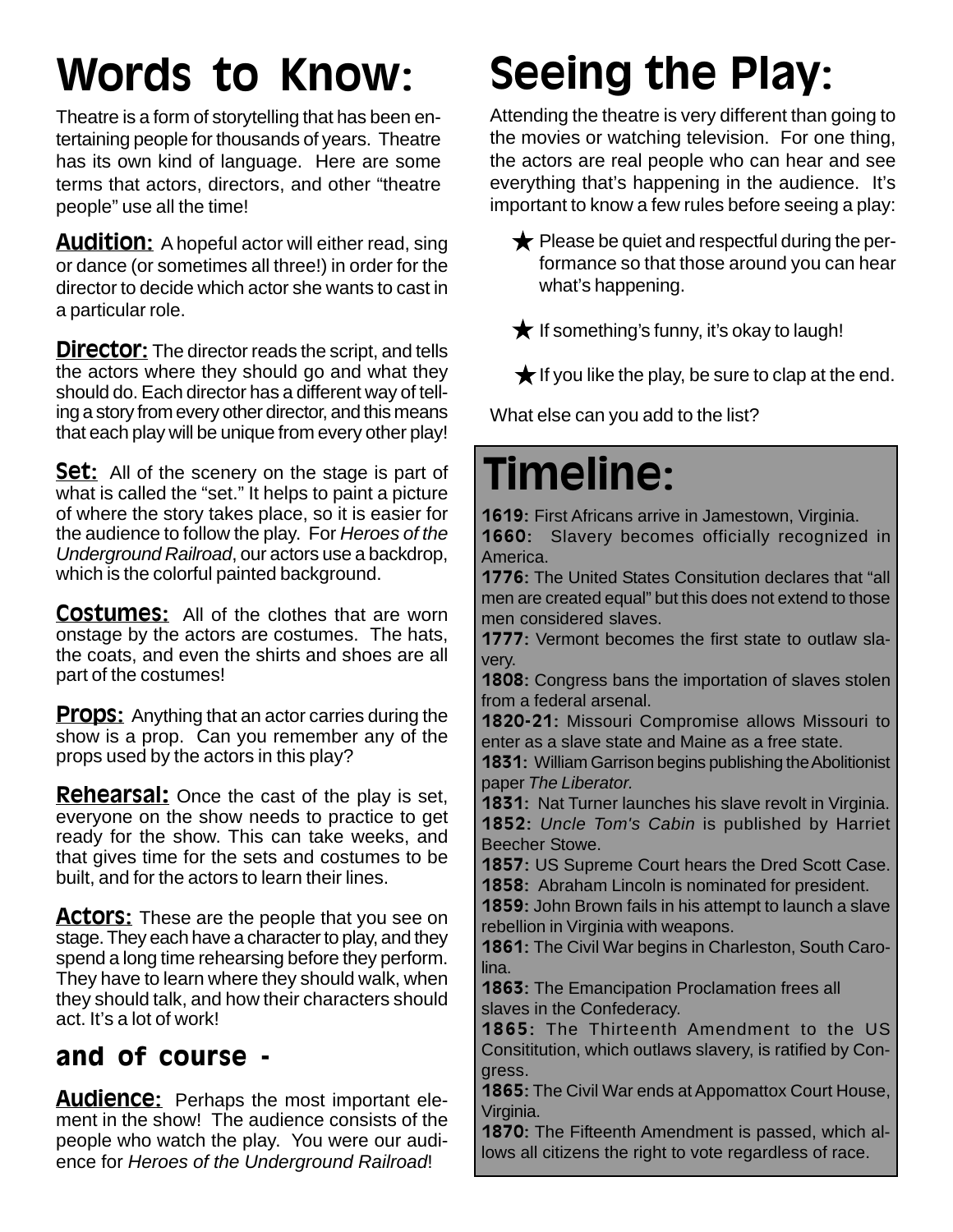# Classroom Activities:

#### Create a Heroes of the Underground Railroad Newscast!

This activity incorporates creative thinking, research, writing, and performance!

1. Break students into small groups. Have each group create a segment of a newcast about Heroes of the Underground Railroad. The possibilities are endless and the more creative, the better the result! Ideas for segments could include: an interview with Harriet Tubman, an investigative report on symbols used for communication along the Underground Railroad routes, an interview with a slave in the midst of his or her journey along with a followup once he or she has arrived safely to the destination, a story about what types of food slaves ate while traveling - even the weather and commercials could be tackled!

2. Discuss all the things that make a play possible. Have each group think about how costumes, props, and the set could help bring their news segments to life. If there's time, try to create some of these props or costume pieces from everyday items!

3. Time for performance! Have each group perform their segment of the news. Remind the other students about being good audience members while they watch their friends onstage!

#### Writing for *The Liberator*!

This activity incorporates creative thinking, reading, visual art, and writing!

1. Break students into teams of two.

2. Have each team write an article or draw a cartoon that could be included in William Garrison's anti-slavery newspaper The Liberator. Be creative! 3. Have each team read or present their article or drawing. Talk about why the team made their specific choices.

4. Put together all the articles and drawings into a classroom version of The Liberator. Feel free to send a copy to Bright Star Touring Theatre!

#### Map It!

This activity incorporates social studies, math, and geography!

1. Break students into teams of two.

2. Have each team find Ripley, Ohio and Uniontown, AL on a map. Measure the distance between the two cities in miles.

3. Slaves generally traveled about 20 miles a night along the Underground Railroad. Using this number, have each team estimate how many nights it would take a slave to travel from Uniontown to Ripley. 4. Repeat the steps with Richmond, VA to Philadelphia, PA; Charleston, SC to Newport, IN; Norfolk, VA to Rochester, NY; Macon, GA to St. Catharines, Ontario, Canada.

### Questions for Discussion:

**1.** Deciding to escape slavery and following the Underground Railroad took a great deal of courage. What kind of decisions and problems faced someone taking the journey?

**2.** Read the lyrics to the song "Follow the Drinking Gourd" and work together to decipher what the various verses could mean to an escaping slave. What is the drinking gourd? Are their directions hidden in the song? Why was a song used to pass down directions to a slave? Why did the directions have to be hidden in the song?

**3.** What kinds of people do we consider heroes today? Who are your heroes? Why?

**4.** Imagine the bravery it took for people to stand up for their beliefs against slavery while being threatened.Are there injustices today that deserve our attention and help?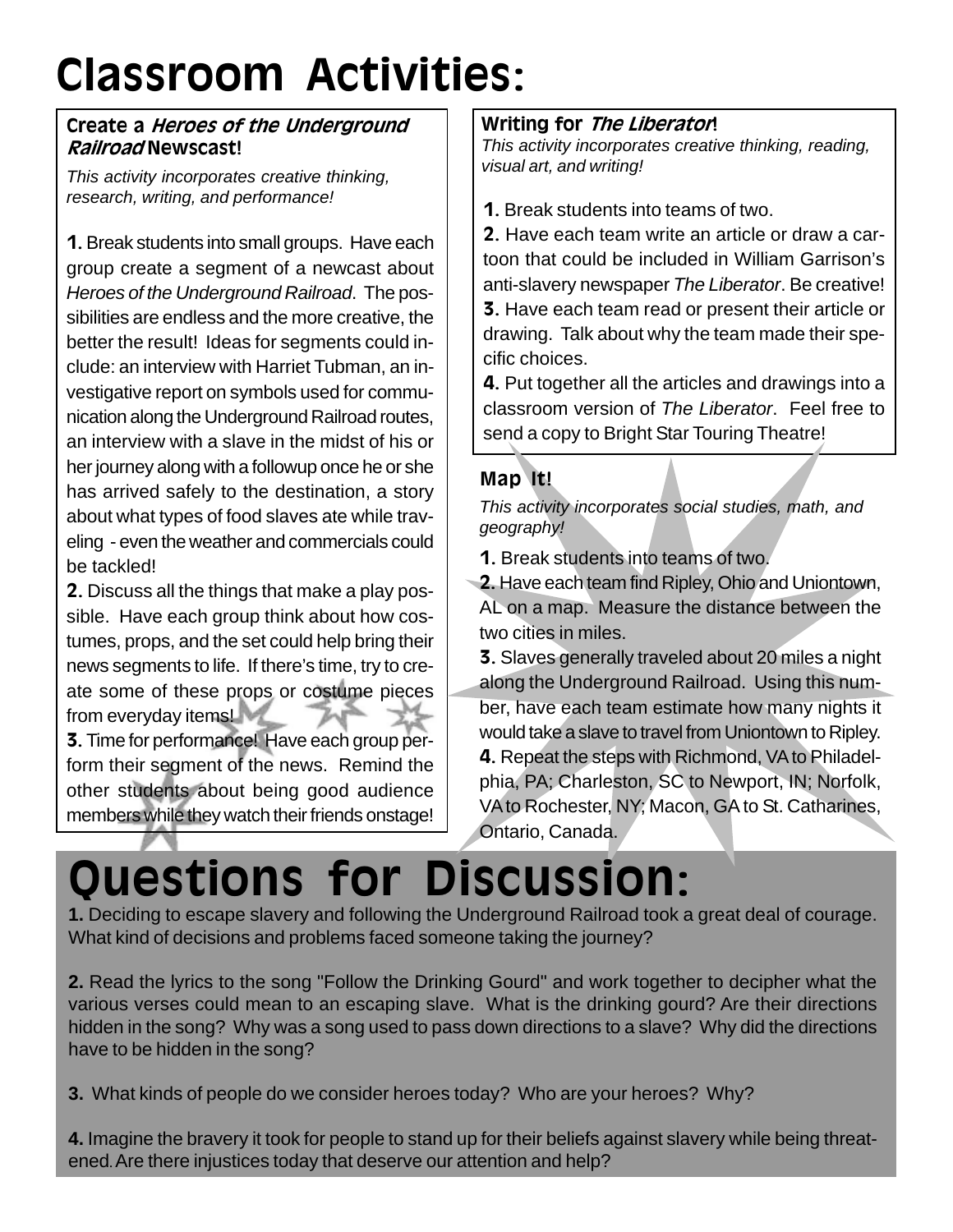Harriet Tubman (1819-1913) was born into slavery in Maryland and named Harriet Ross to honor her enslaved parents. At 25, she married John Tubman, a freed African, and began thinking about her escape North. Five years later, she escaped to Philadelphia, PA by use of stops along the Underground Railroad. In Philadelphia, she worked extremely hard to raise the money needed to buy her family's freedom and finally she succeded in moving them to St. Catharines, just across the American/Canadian border. Harriet Tubman has been called the "Moses of her people" because of her brave returns to Maryland to assist others escape to freedom. She is credited for assisting over 300 people in their journey to freedom! Levi Coffin (1798-1877) was part of a family of North Carolina Quakers who moved to Newport, Indiana to open their home to the Underground Railroad. Here they assisted 2,000 escapees in a home full of hidden rooms and an indoor well. In 1847, Levi and his wife moved to Cincinnati to open a store selling goods made exclusively by freed slaves. Here they assisted another 1,500 people to freedom along the legendary route. Their Indiana home has been called the "Grand Central Station of the Underground Railroad!" He once worked with John Fairfield to lead a group of slaves to freedom by disguising them as a funeral procession! Henry "Box" Brown (1815-?) was a Virginia slave who hatched a plan to ship himself as "fragile goods" to an abolitionist's address in the North. Having spent 26 hours in a shipping crate making the journey from Richmond, VA to Philadelphia, PA, Mr. Brown exited the box a free man. Over the years, several more shipping crates full of escaping slaves arrived at various addresses in the North- -including one containing a pregnant woman!

John Fairfield (1797-1847) was the son of a slave owner, as well as an Ohio abolitionist and friend to Levi Coffin. He asked fugitives to swear that they would fight to their death before allowing someone to return them into slavery!

John Parker (1827-1900) was born in Norfolk,

### Biographies: Singing Along:

A drinking gourd was a hollowed out gourd used by slaves (and other rural Americans) as a water dipper. But in this song, it is used as a code name for the Big Dipper star

### Follow the Drinking Gourd

#### **Chorus**

Follow the Drinking Gourd! Follow the Drinking Gourd. For the old man is awaiting for to carry you to freedom. Follow the drinking gourd.

When the sun comes back and the first quail calls, Follow the drinking gourd.

For the old man is awaiting for to carry you to freedom, Follow the drinking Gourd.

#### **(Repeat Chorus)**

The Riverbank makes a very good home, The dead trees will show you the way, Left foot, peg foot travelin' on, Follow the drinking gourd.

#### **(Repeat Chorus)**

The river ends between two hills, Follow the drinking gourd, There's another river on the other side, Follow the drinking gourd.

#### **(Repeat Chorus)**

Where the great big river meets the little river, Follow the drinking gourd, The old man is awaiting for to carry you to freedom, Follow the drinking gourd!

VA, and remained in slavery until he was able to buy his freedom at the age of 18. He then moved to Ripley, Ohio. Parker was extremely brave and would make many risky trips into slave territory to help others escape North. Rev. John Rankin (1793-1886) was a strong abolitionist and minister who moved to Ripley. Ohio with his 13 children in order for his house to be a stop on the Underground Railroad. It is estimated that his family helped some 2,000 slaves acheive freedom!

Dred Scott (1799-1858) was a slave who brought one of the most important cases in our nation's history to the American Supreme Court: whether or not it was legal that he could be held a slave in a free nation. The Court held that since Africans could never be considered American Citizens, his case was not valid in the court system. Mr. Scott's master eventually paid for his freedom; however he passed away a year-and-a-half later.